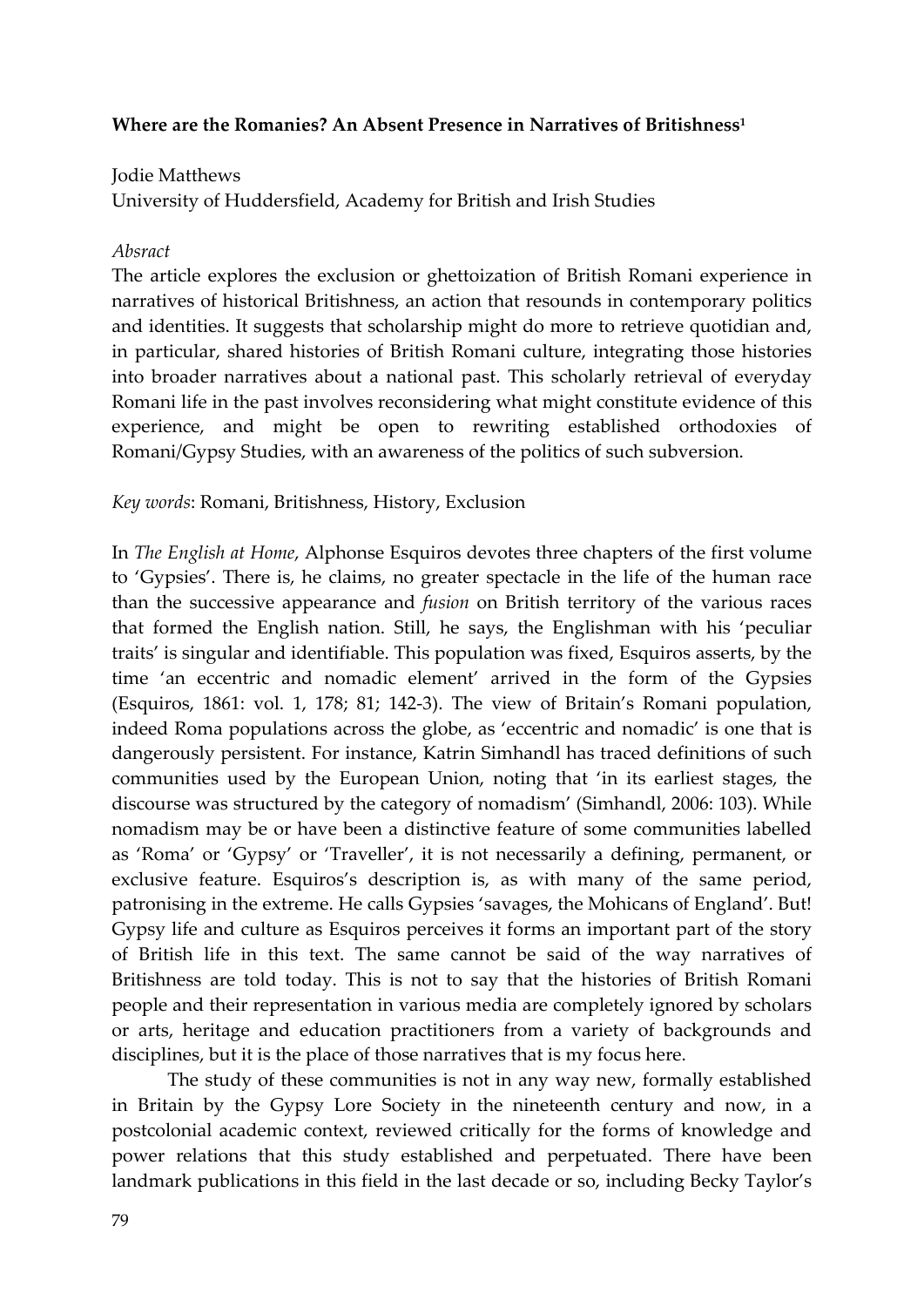*A Minority and the State* (2008) and *Another Darkness, Another Dawn* (2014), Deborah Epstein Nord's *Gypsies and the British Imagination* (2006) and David Mayall's *Gypsy Identities* (2004). The work of Gypsy Roma Traveller History Month (no longer in receipt of government funding) and other local initiatives and heritage organisations such as Worcestershire County Museum at Hartlebury Castle, have brought Romani histories to a wider audience. In most mainstream narratives of Britishness written this century, and at the end of the last one, however, Romani people are only there if you already know where to look (for example, as part of particular events or practices), hence my titular insistence on 'absent presence', as opposed to just 'absence'. They are *there*, because they fought, worshipped, and worked alongside others; they traded and talked with non‐Romanies every day. Their presence is not, though, made explicit.

Britishness, like all national identities, is an idea that is fractured, skewed, slippery, contingent, and perpetually in need of supplement and support. Before even pursuing this particular absence from it, I will be making excuses for the Anglo‐centric reading of Britishness that appears in this article. These excuses are based on my source texts, ones that generally elide Englishness and Britishness. I take for granted here some of that historical (and ongoing) slippage – a topic for another issue of *Identity Papers*, perhaps *–* and will focus primarily on an English interpretation of Britishness, while conceding that this necessarily results in politically problematic exclusions. In terms of the subject-matter of this article, the experience of people known by various names across time and space, but here as Romanies, has differed and continues to differ in England, Scotland, and Wales: I do not wish to imply a monolithic template of 'British Romani' experience that should be reinserted into all our national narratives.2 This intranational difference exists for all the same reasons that my experience of Britishness in Huddersfield differs from that of someone in London, Cardiff or the Scottish Highlands, but also because Romani identities are framed by all manner of nationalist discourses relating to history, romance, culture, land, colonialism, and race, all affecting how Romani people are viewed and treated; because of differing local policies and attitudes; and partly because 'Romani', 'Gypsy' or Traveller' are terms that cover a number of more specific identities (e.g. Romanichals, Kale) that do not necessarily map onto national boundaries. Brian Belton explicitly compares the 'undercurrent [of] Gypsy connectivity' in scholarly literature (for instance, when referring to a transnational identity) to 'an attempt to define contemporary Britishness' (Belton, 2005: 10). My interest here is in how attempts at the latter exclude or ghettoize the Romani experience, whether we consider it as connected, dispersed, or atomized.3

I want to start to explore why these documented histories are largely absent from *mainstream* narratives of Britain's past, describing a reflection on my own reading in this field rather than presenting new historical material or in‐depth analysis. Romani histories tend to be told in isolation, if at all. As one PhD study notes, in particular, 'the occasions when the Gypsies were not perceived to be a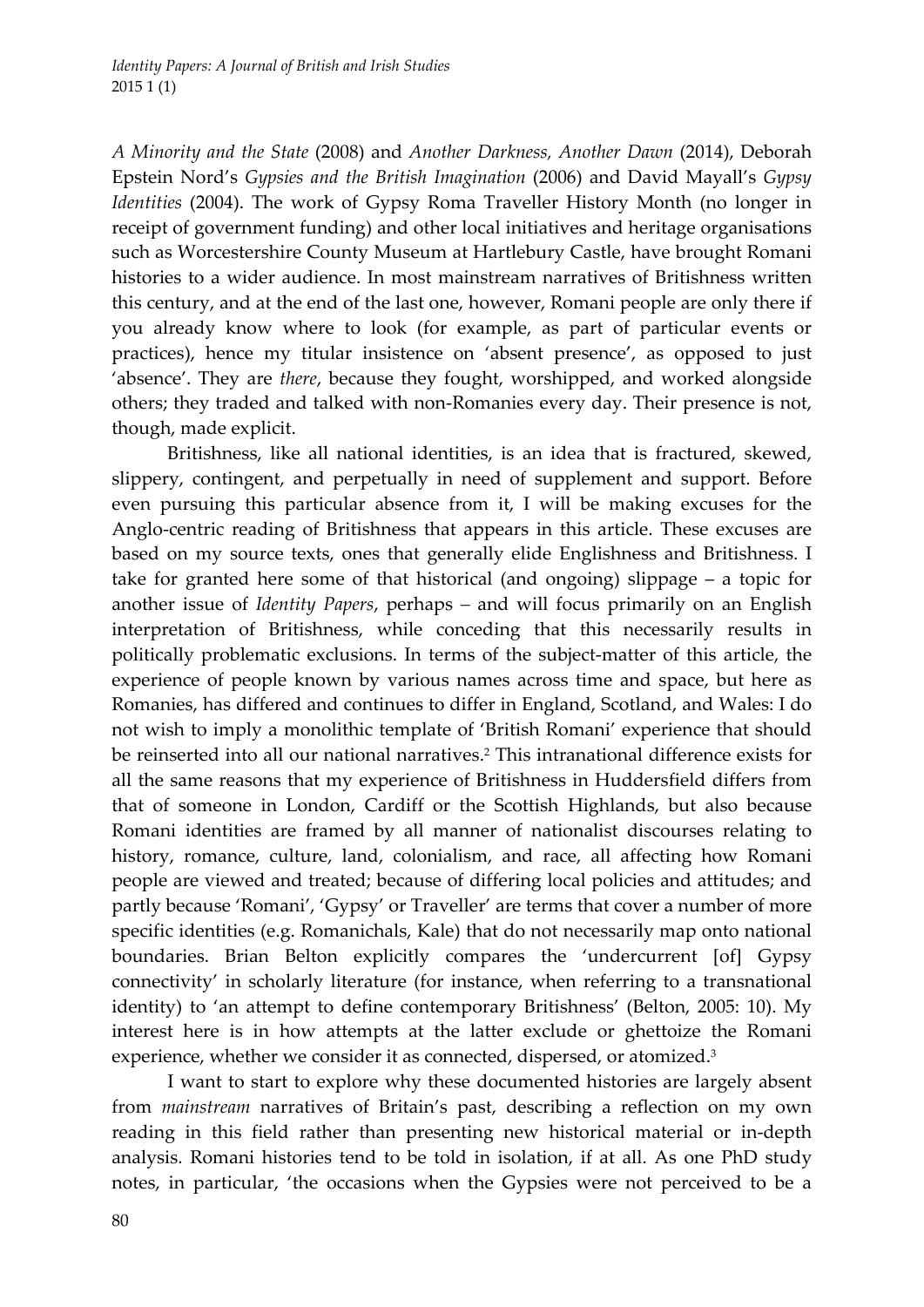problem do not […] tend to be written about in history' (Carter, 2002: 13). Romani history as written by those outside the community is often, then, eccentric (in a literal sense) and pathologising. Romani communities have shared work, leisure, and other relationships with non‐Romani people in Britain since the sixteenth century, and yet their voices are usually a ringing absence when 'Britishness' in all its plural complexity is described. Two instances which are exceptions to this rule are both live, public events. In 2009, the University of Huddersfield funded and hosted a lecture series titled 'New Perspectives on Britishness'. Politicians, writers, and others were invited to describe their personal and professional reflections on Britishness. The series began with a talk by journalist and now prospective politician, Jake Bowers, who both reinserted Romani experience into the national narrative and highlighted its ongoing exclusion elsewhere. Crucially, this was not a series of talks about 'otherness', but a set of proposals about what it was to be British; if anything, the series as a whole encouraged reflection on what people with a number of different perspectives *shared* or rejected on their own terms. Similarly, in 2014, a panel discussion at Bradford Literature Festival on the subject of 'The Meaning of Identity in Contemporary Britain' included poet, writer, and current editor of *Travellers Times*, Damian Le Bas. I mention these events as rarities: in most discussions of 'Britishness', Romani contributors are notable by their absence. My response to this exclusion is not, lest it should be suggested, an instance of identity 'me-tooism' (or 'they too-ism', as I am not Romani); this is a response to my genuine feeling of mounting surprise as I failed to find the Romani lives I knew *should* populate narratives of Britishness, having read about them in specialist histories. Professor Wendy Webster, University of Huddersfield, is currently an AHRC Leadership Fellow researching diversity in Britain during the second world war in a project called 'Mixing It'; she and I will collaborate on a paper about British Romani experiences of the war as just one intervention in this narrative absence.

What kind of British histories omit Romani experience? Romani experiences are not the only ones excluded from narratives of Britishness, of course, and the politics of one's relationship to a national narrative cannot be properly explained simply through an inclusion/exclusion dichotomy. There are works on 'varieties' of Britishness (non‐white Britishness, adopted/immigrant Britishness, for instance) that can actually end up emphasising the exceptionalism of their subject and strengthening already‐existing privilege (of, for instance wealth/class, education, sexuality, gender, perceived race, place of birth, health and dis/ability) of normative subjects in historical narratives. This is absolutely not to say that white national narrative privilege can be undermined with a naïve 'we're all British anyway' approach, but a reminder that, as readers, we might be alert to ways in which ostensible discussion of 'Britishness' as an inclusive term can be a coded way of talking about suspicions that certain groups still do not quite fit the bill.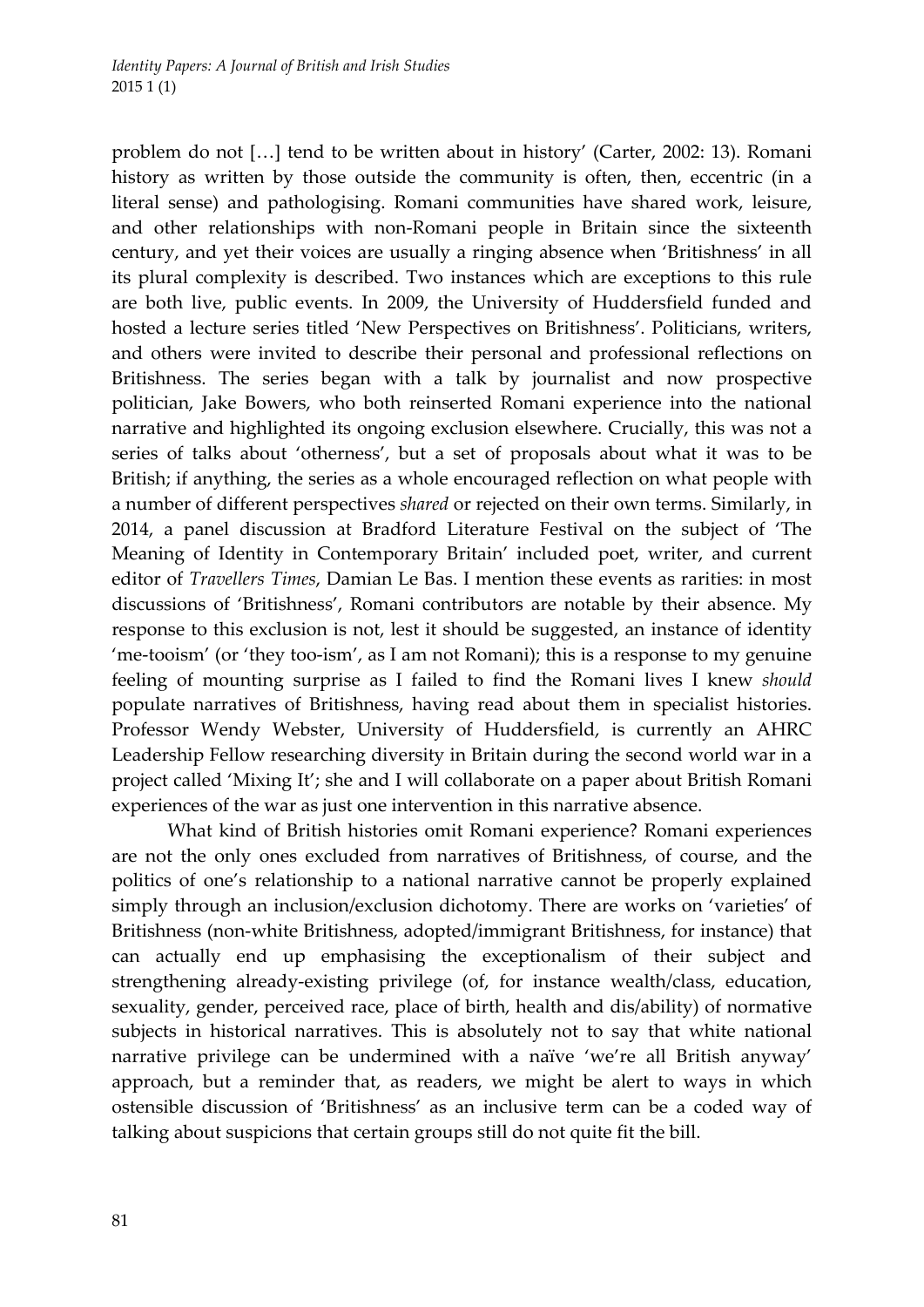

Figure 1: English Gypsy family, the activities of whose ancestors are usually absent from British histories. © Ciara Leeming, use only with permission of copyright holder.

The picture of narratives of Britishness I paint is necessarily bibliographically vague, because I am not interested here in labelling other scholars as racist because of Romani absences in their work (though I suggest that, collectively, the omission is racist), or scapegoating just those works I have had the opportunity to read and note the gaps therein – proving an absence is always a problem. Romani figures are textually over‐represented to the point of fetishization in imaginative, fictional or creative texts (and not just those that are 'about Romanies/Gypsies'), yet often ignored in mainstream factual, analytical works that have a broad focus on national identity, ethnicity, minorities, diversity, or the history and culture of aspects of British life. Lou Charnon‐Deutsch asserts in her work on Europe's obsession with the 'Spanish Gypsy' that: 'to understand Europe's centuries‐old investment in the Gypsy as a quintessential other […] requires a discussion not of sameness but of otherness and othering' (Charnon‐Deutsch, 2004: 4). The 'sameness' Deutsch mentions is almost entirely absent from academic study within the Humanities of Romanies in Britain – rarely are the shared histories, overlapping stories and various entanglements of Romanies and non-Romanies part of the narrative – but her assertion certainly reflects the most common approach taken by scholars. For instance, an edited collection analysing the histories and representation of urban and rural spaces points to an often‐quoted Romantic description of Gypsies as 'wild outcasts of society'. I have yet to find a broad collection that features Romanies as *members* of society. They are the perennial eccentrics, a positioning that has farreaching consequences in terms of prejudice.4 If Romani people are always portrayed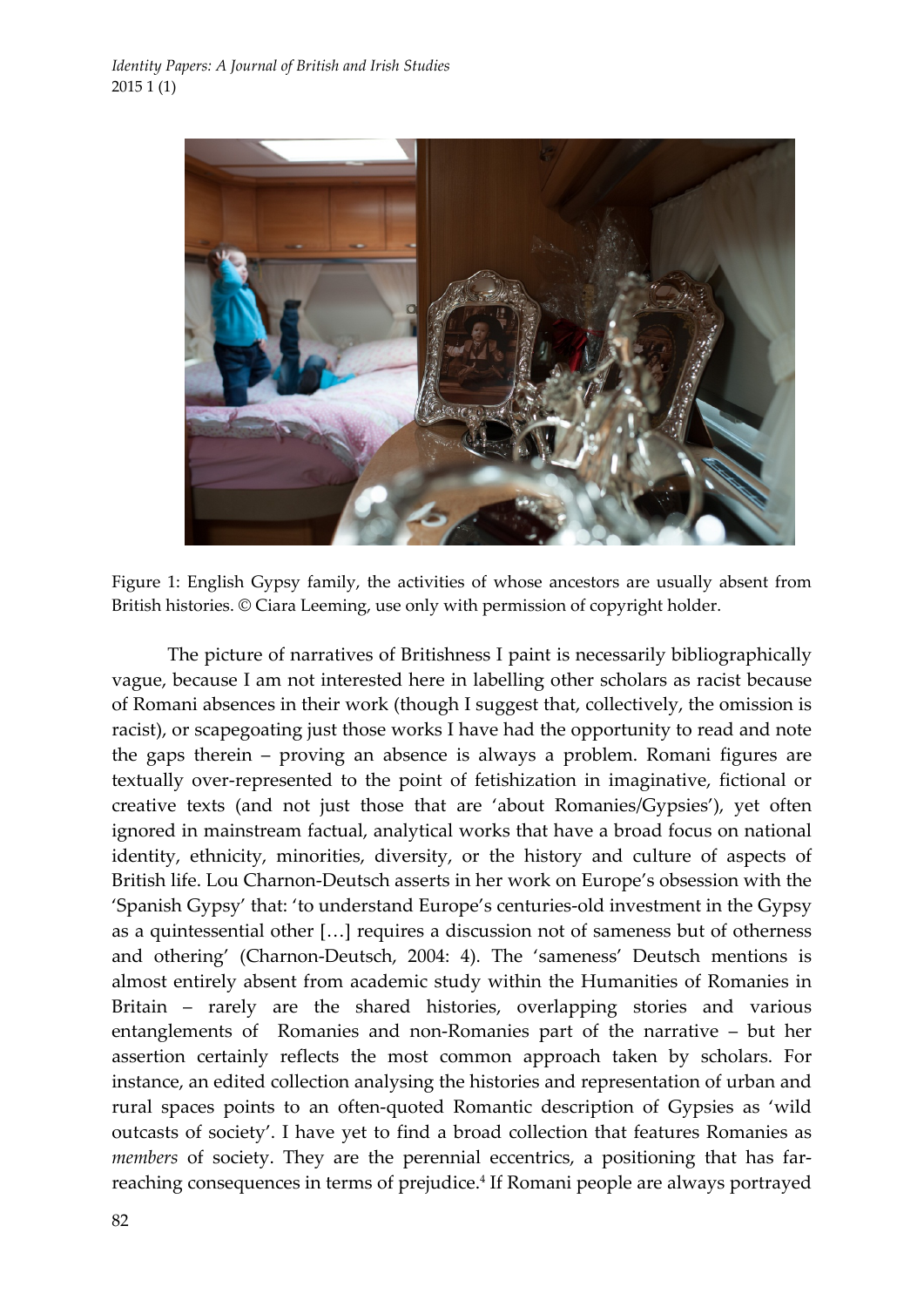as 'outsiders' in cultural representation, the media, and even academia, it can come as no surprise that this pattern is repeated in educational experience, in securing planning permission for a family home, in buying a drink in a pub, or in acquiring employment. Prejudice is rife.

By way of another example, in a study of working‐class cultures in Britain, 'Gypsies' score one, negative, mention. Romani experience of seasonal work and the encounters it occasioned are not, for instance, detailed. Various historical 'companions' to periods of British history (the nineteenth century, and the early twentieth century, for instance), and social histories spanning several centuries, may occasionally mention immigrant groups or Jewish communities, yet fail to include mention of Britain's Romanies at all. Primers on oral history leave out this group. Books about what it is and was to travel in Britain neglect the travelling experiences of Romanies, despite that being a major part of the Gypsy stereotype. I have never seen a reference to Romani experience as part of English or British life in a text with 'the nation' or 'the British' in the title. To reiterate, this article reflects on my reading; it is not, of course, exhaustive. It is, I believe, indicative.

Is this just a case of a marginalised group being marginalised by an academic and mainstream discourse, in a way that seems almost common sense given what we know about the pervasiveness of imbalances of power? Every time we write about something, we fail to write about something else. Is this just reluctant yet pragmatic editing because we cannot include everyone? I think it is more complicated than that, especially given the long‐standing nature of Britain's Romani population. Public policy interventions (e.g. health, education, planning) focus, for all sorts of pragmatic reasons, on groups that are currently most visible: recent Roma migrants, Romani and Irish Traveller people who travel regularly and/or do not own land, young people whose educational needs are not met. That public policy‐led discourse cannot hope to encompass the diversity of Romani identities (e.g. class, dwelling, education), and perhaps contributes, in its homogenising effect, to a collective amnesia about the myriad ways that Romani histories are British histories. I would also argue against any suggestion that the Romani narrative is so well integrated into the multicultural fabric of Britain that it goes unremarked: Romanies are excluded from many aspects of European politics, society, and culture, including in Britain (see, for instance, Agarin, 2014), so to argue that their otherness has been overcome to the extent that scholars and commentators tacitly include them would be disingenuous.

Thomas Acton and Gary Mundy, in introducing their edited collection, *Romani Culture and Gypsy Identity*, reflected on a collaborative scholarly effort which might 'end the marginalisation of Romani Studies in the world of knowledge', and their aim was to 'challenge the easy assumptions of academic study in and of nation‐ states' (Acton and Mundy, 1997: 5). Thirteen years later, in 2010, Michael Stewart and Márton Rövid saw that challenge as still unmet, noting 'the difficulty academics have of dealing with a people who are not a people in the sense that nation states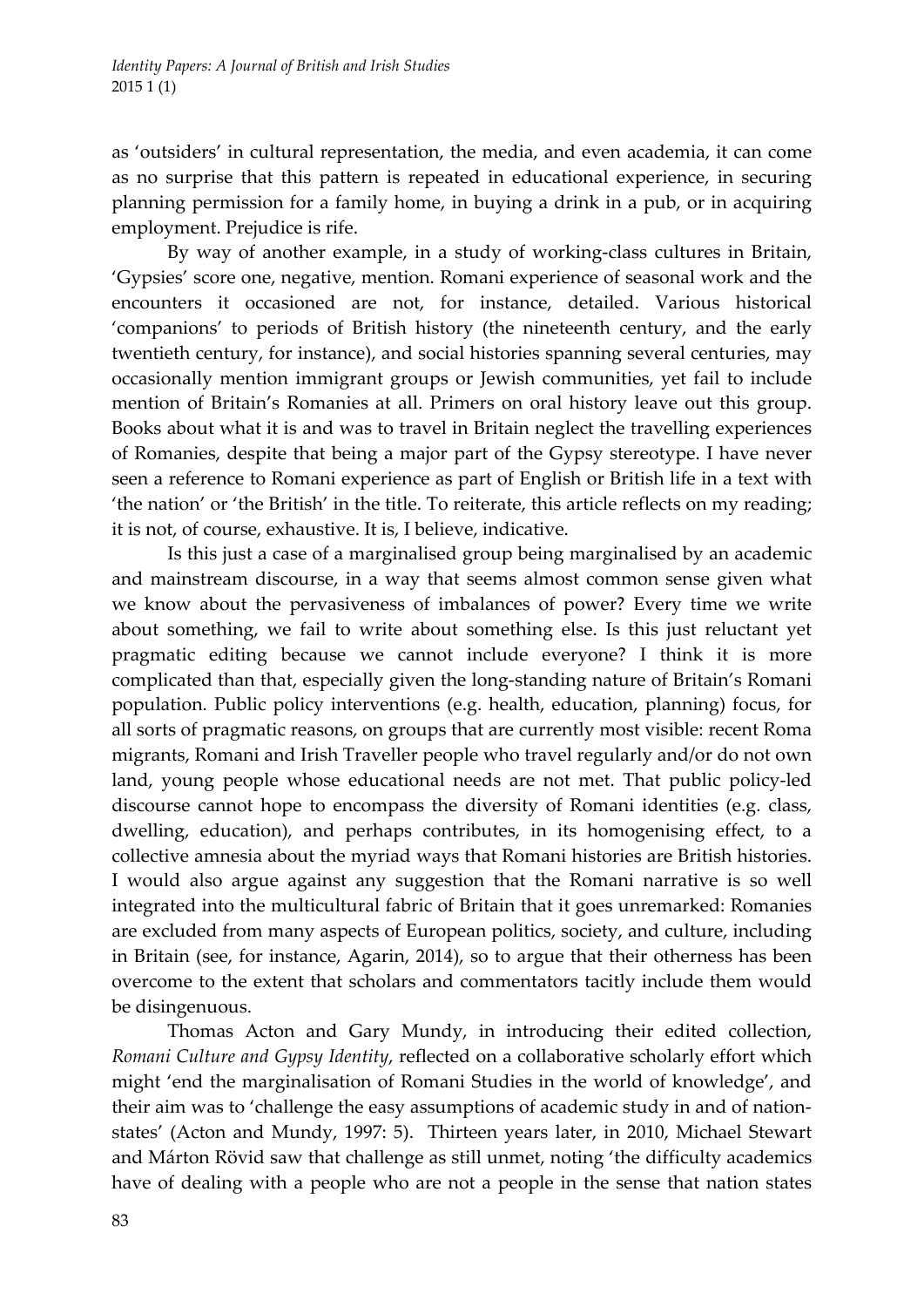constitute and make a people' (Stewart and Rövid, 2010: 4). I would add that Romani identity potentially complicates conservative notions of national identity in Britain, meaning that the 'difficulty' Stewart and Rövid describe could help explain Romanies as an absent presence in narratives of Britishness.

More generally, David Mayall notes that 'historians have come rather late to Gypsy studies [even in writing specialist rather than general narratives], and to a large extent the study of Gypsies has usually been undertaken outside the world of mainstream academic history' (Mayall, 2004: 26). Popular, extra‐academic works continue to be published in this field but they are most often specialist-interest pieces, rather than ones which weave Romani experience into the national tapestry. While there is certainly enormous value in non-academic oral and cultural histories (among other narrative forms), I do not believe this to be a problem to be solved entirely outside the academy. One solution, I would suggest, is the continued drive towards co‐produced research in the Humanities, i.e. research that really does straddle the academic/non‐academic boundary in the ways described in Pente and Ward's essay in this edition of *Identity Papers*; this is research that reflects the constitution of our communities rather than just the interests of overwhelmingly white British research institutions. A drive towards the mainstream in terms of including Romani experience is not, of course, a strategy without intellectual risk; its current absence signifies not just neglect of the Romani past, but other unspoken elements of 'the nation'. A process of reinscribing Romani histories brings with it the possibility of inadvertently reinscribing racist stereotypes that Romani communities and individuals have repeatedly to shake off. These stereotypes are sometimes so culturally ingrained that writers may not realise they are invoking them: an innate urge to travel or for freedom, criminality, wild passions, particular physical characteristics – examples, abound, but see Quarmby (2013: 178–186) for a description of some in action. The risk is mitigated by non‐Romani academics considering the effects of their work on people who ascribe to a Romani identity, and working alongside Romani researchers.

Another 'difficulty' those writing narratives of Britishness have struggled with (and it is resolutely their difficulty, not that of the communities about which they write), particularly if they write from within Humanities disciplines, it that academic understanding of the histories and historical representation of Romanies is profoundly shaped by assumptions about what constitutes textual historical evidence, where it might be found, and who has to have written it for it to be 'authentic'.<sup>5</sup> A clutch of scholarly orthodoxies are ripe for reanalysis because of the way they relate to deeply‐rooted ideas about the perceived historylessness of Britain's Romanies. Any scholarly discussion of that perceived historylessness cannot fail to mention Katie Trumpener's essay, 'The Time of the Gypsies: A "People Without History" in the Narratives of the West', which did much to dispel one of the myths about Romani culture in terms of its role and engagement in narratives about our past (Trumpener, 1995). That explicit implication may have gone away, but I fear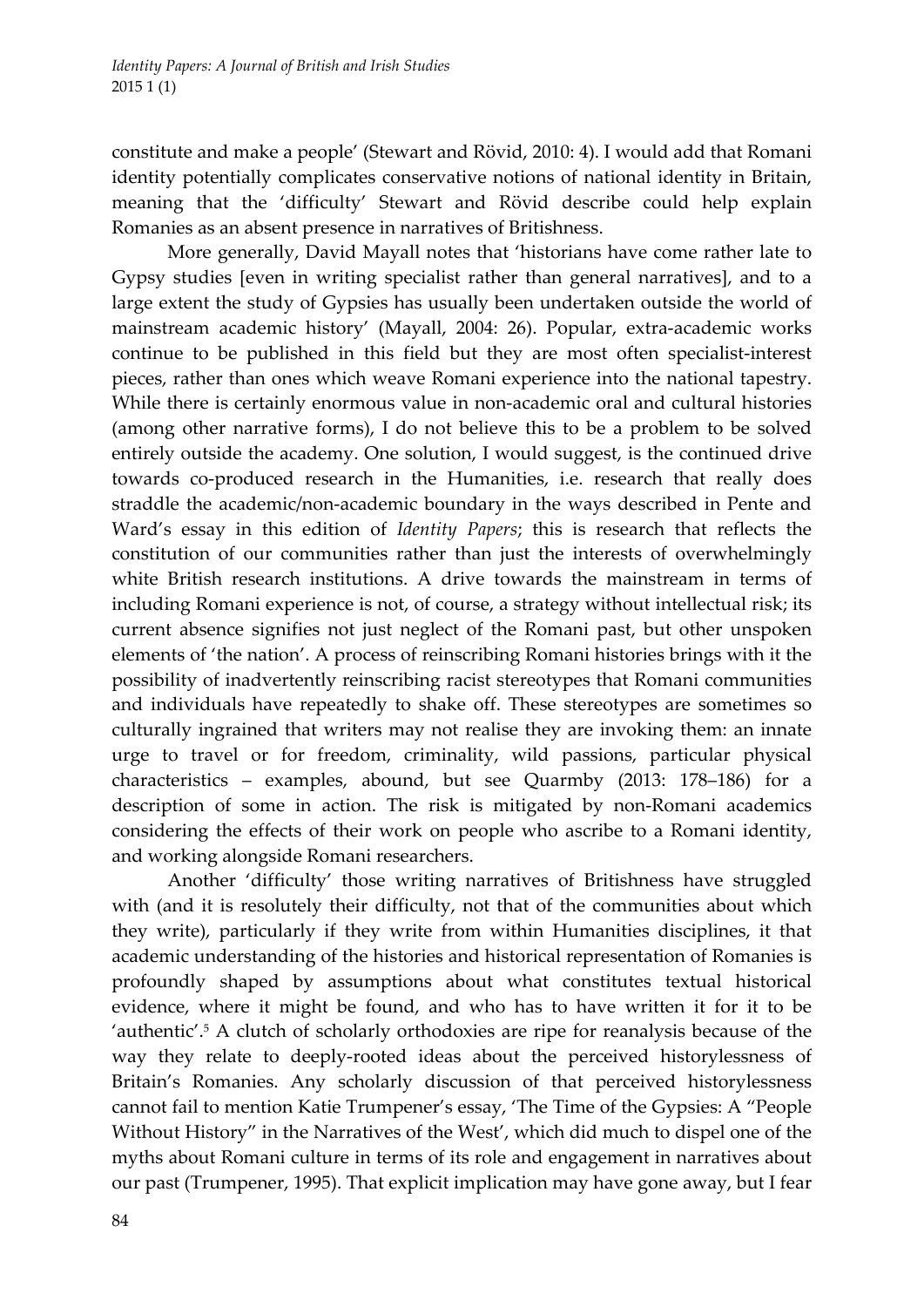it is implicated in the persistence of claims about archival sources. After the ubiquitous section on definitions (which we academics are prone to get tangled in knots about, sometimes for the right, considerate reasons, sometimes for more sinister ones), many scholarly works proceed to a description of the Romanies' oral culture, and how they left few archival traces behind other than those written *about* rather than *by* them. As Deborah Epstein Nord notes: 'although Gypsy voices and stories can be heard in the writings of the [nineteenth‐century] Gypsy lorists and other observers, it is difficult to gain access to sustained Gypsy self‐representation for much of the nineteenth and into the twentieth century' (Nord, 2006: 167). Nord is correct in saying that the difficulty exists; this auto-archival absence is not as straightforward as it first appears, however.

Paula Toninato explains that 'writing was traditionally only employed by a small elite in interactions with non‐Roma', but for much of Britain's history the same could be said of the literacy of the general population (Toninato, 2006: 235). Some of our earliest documentary evidence of the presence of Romanies in Europe in the fifteenth century relates to letters guaranteeing safe conduct; these were written documents whose holders at least understood them—it was dangerous to produce a letter which did not offer what had been verbally promised—and were able to either reproduce them or recognise a decent copy (Fraser, 2003). Thomas Acton notes that the nineteenth century saw 'an increasing professionalization of Romani selfrepresentation in Europe, in the sense that musicians, fortune-tellers and hosts of Gypsy balls and spectacles were able to charge Gaje [non‐Romani] for attending their own representations of Romani life' (Acton, 2004: 100). These details mark aspects of the written and/or self‐made within the myth of total illiteracy or exogenous representation, particularly if we are open about the definition of writing. I do not assert that Britain's Romani communities did *not* have primarily oral cultures, and important, distinctive and vibrant ones. Rather, I question the continued use of this predominant orality as a trope or as an exaggerated feature to mark Romani culture as wholly other to the rest of Britain and 'difficult' when it comes to authoritative history writing. This practice runs the risk of reproducing a vision of these cultures as silent (and thus spoken for), separate (and thus marginalised), and subaltern. Deconstructing the opposition between orality and literacy offers a different perspective on the Romani past in Britain, one that emphasises the lines of communication between communities and does not cast the Romani in opposition to a civilised, educated British culture but rather sees him or her as *part of* British culture.

The opportunity presents itself to rethink what constitutes the documentary evidence we interpret and re-enter the archives with a different approach to retrieving the Romani experience. Anecdotally, a participant at the project workshop undertaken as part of my AHRC research review had investigated local records archives with Romani women researching their family histories. Strikingly, they had told her to 'think like a Gypsy' when looking for sources: individuals had changed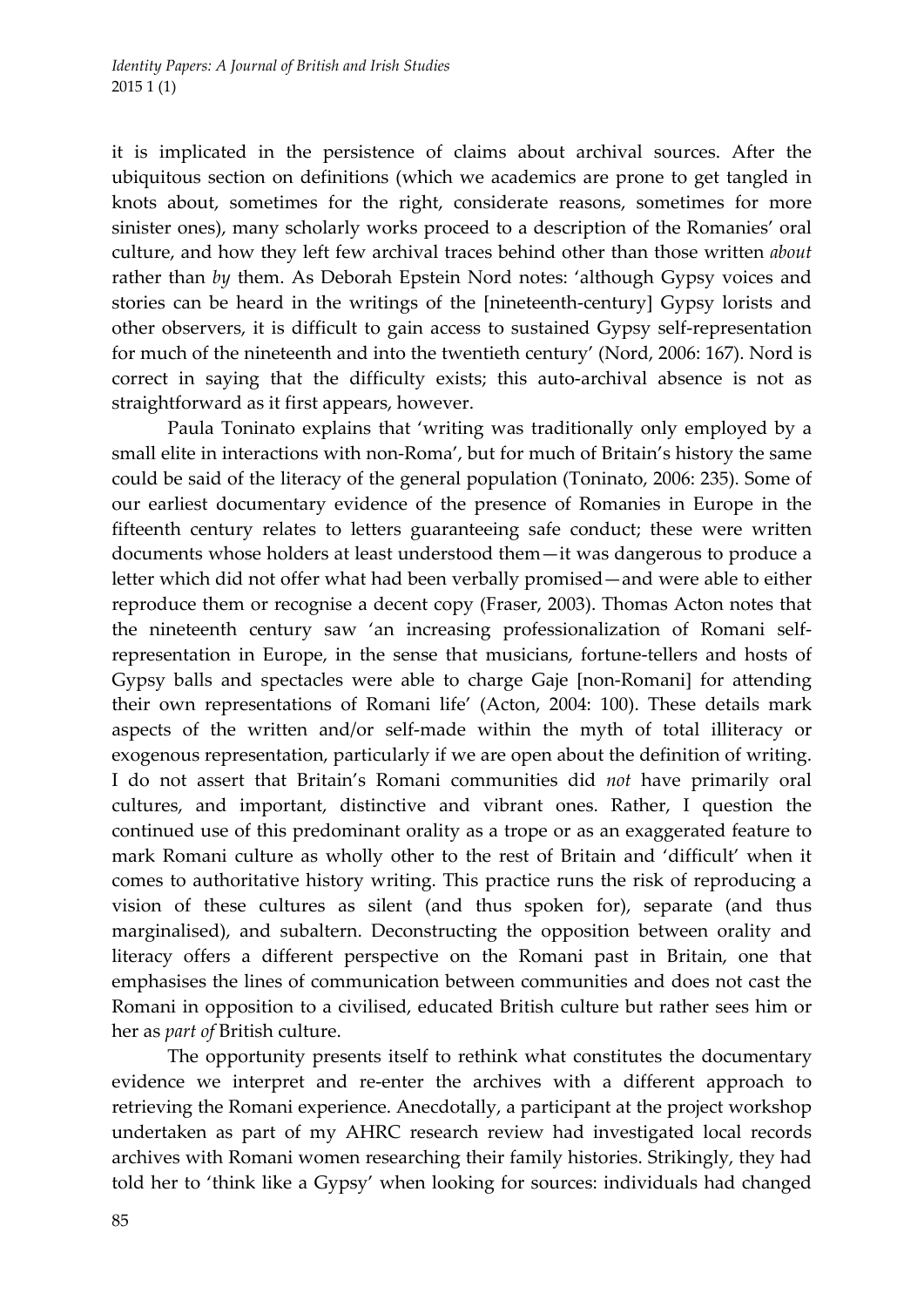their surnames for all sorts of reasons, but left archival traces through their occupations and families. Scholars might not, then, find a 'Gypsy archive', but might sensibly look for the Romani traces in *all* the archives that hold Britain's historical sources. The notion that the historical truth exists only in particular kinds of preserved writing is questioned by Brian Belton, who sees such an archive as 'an empire of writing that exists separately from people like my dad' (Belton, 2010: 43). My assertion that we might rethink archival traces is not to ignore the contribution to archival absence of slavery, genocide and actions amounting to it perpetrated by European states, including Britain, against Romanies and Roma: an element of genocide is the eradication of particular voices in the present and, deliberately, for the future. No-one is left to testify, the stories of those murdered are not accurately told, and others cannot retrospectively find evidence of what happened. For instance, Ian Hancock works tirelessly to ensure the inclusion of Roma and Sinti victims in discussions of the Holocaust, from scholarly works to school textbooks, from which they are currently excluded. He notes, accusingly: 'we are an abstraction, to be discussed in our absence and, worse, even in our presence, as though we don't really exist, with no thought for our feelings or our dignity' (Hancock, 2001: 126). It is my intention to write against such a tendency.

There are four ways in which historians might, and do, defy the genocidal perpetrators of the past that are relevant here. First, we can recognise that there is, contrary to the efforts of perpetrators, always a trace of what happened. It is the scholar's job (be she/he cultural historian, ethnoarchaeologist, linguist or other) to interpret those traces. Second, genocidal actions, in all their devastating effectiveness, were not successful in eradicating all of Britain's Romani voices (through banishment and execution in the sixteenth century) or all of Europe's Roma and Sinti voices (in the *Porrajmos* or holocaust of the mid-twentieth century). Connecting the lives lost to the family lines that survived is a reminder of that fact. Third, studies of the memorialisation of the execution of Romanies, Roma and Sinti examine the dynamics of memory, shifting depending on context and the discourses in which that memory is articulated. This continued study does justice to the stories we do have and various responses to them. Fourth, and perhaps most rarely, scholarship can draw attention to the fact that Romani and Roma history in Europe amounts to more than systematic victimisation and that there is still considerable work to do to retrieve it. Successful projects of scholarly (and community) retrieval of everyday Romani life in the past that reach beyond living memory necessarily reconsider what might constitute evidence of this experience, are thus necessarily open to rewriting established orthodoxies of Romani/Gypsy Studies, are aware of the politics of such subversion, and do not take for granted an assumption of complete orality. An example of this work is Keith Chandler's article on Romani musicians, which self‐consciously mines a wide range of sources as part of a project to understand the lives of people who maintained and transmitted popular pretwentieth-century cultural forms (Chandler, 2011).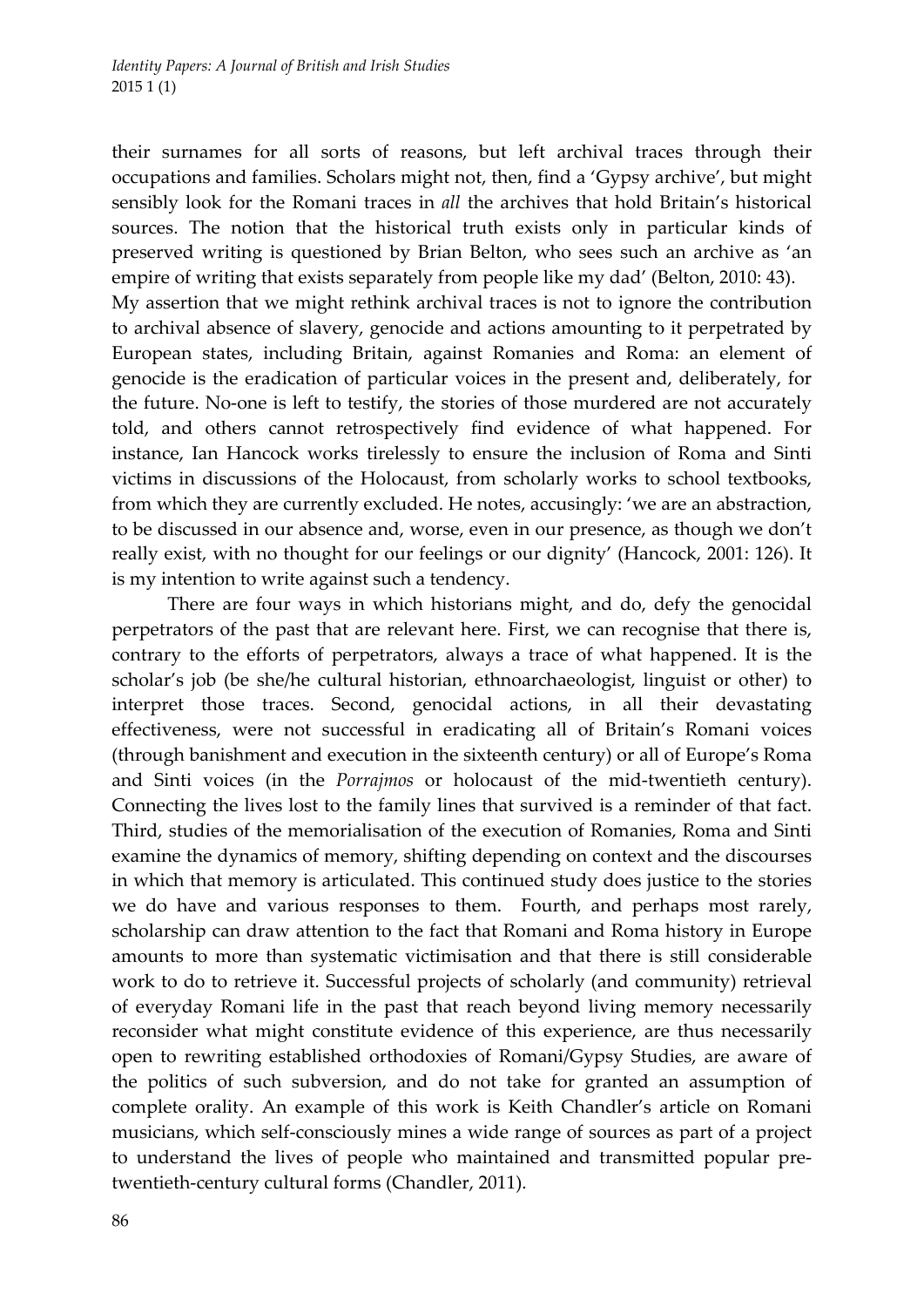There is, no doubt, a paucity of readily- or obviously-available, catalogued, and tagged archival records produced by Romanies and ready for investigation by the scholar looking for a corpus akin to records of state bureaucracy or of organisations. There are in this field, however, particular archives that might be considered 'privileged': the people who wrote and made the documents and artefacts were in a position to study Romanies, to support each other's work, to publish it or get it published and to make provisions for the survival of that work. Though not all the writers who might fall under this heading were members, for shorthand I refer to the Gypsy Lore Society (Matthews, 2013). Without neglecting to focus on the people the lorists themselves so admired, there is a continued need for scholars to communicate the continuing effects of the lorists' work and the scholarship it spawned. This includes a detailed consideration of the ways in which privileging particular archives maintains both the marginalisation of other histories and other ways of doing history. For instance, Jake Bowers undertook research into the experience of Gypsies and Travellers in relation to museums and heritage services. He found 'both a phenomenal need and a desire within the community to share and preserve its history' but also a 'uniform experience of being ignored by museums, libraries and archives' (Bowers, 2007: 19). The privileging of particular bodies of work and associated scholarly orthodoxies is intriguingly explored by Ken Lee with the notion of a history of amnesia (Lee, 2004).

Very briefly, then, by way of a conclusion, this paper does not call for a convenient way of academically diffusing non‐Romani guilt (though many of us might feel it) for the ways in which scholarship has contributed to the daily exclusions of Romani people from British national life. Such a move would merely reflect the interests of the academic and political establishment. Instead, it is a call to deliver on some of the promises made by the changes to study in the Humanities from the 1960s onwards, for instance those heralded under the banner of 'postcolonialism', and continue to ask who orthodox histories exclude, why they do so, and what the effects might be.<sup>6</sup>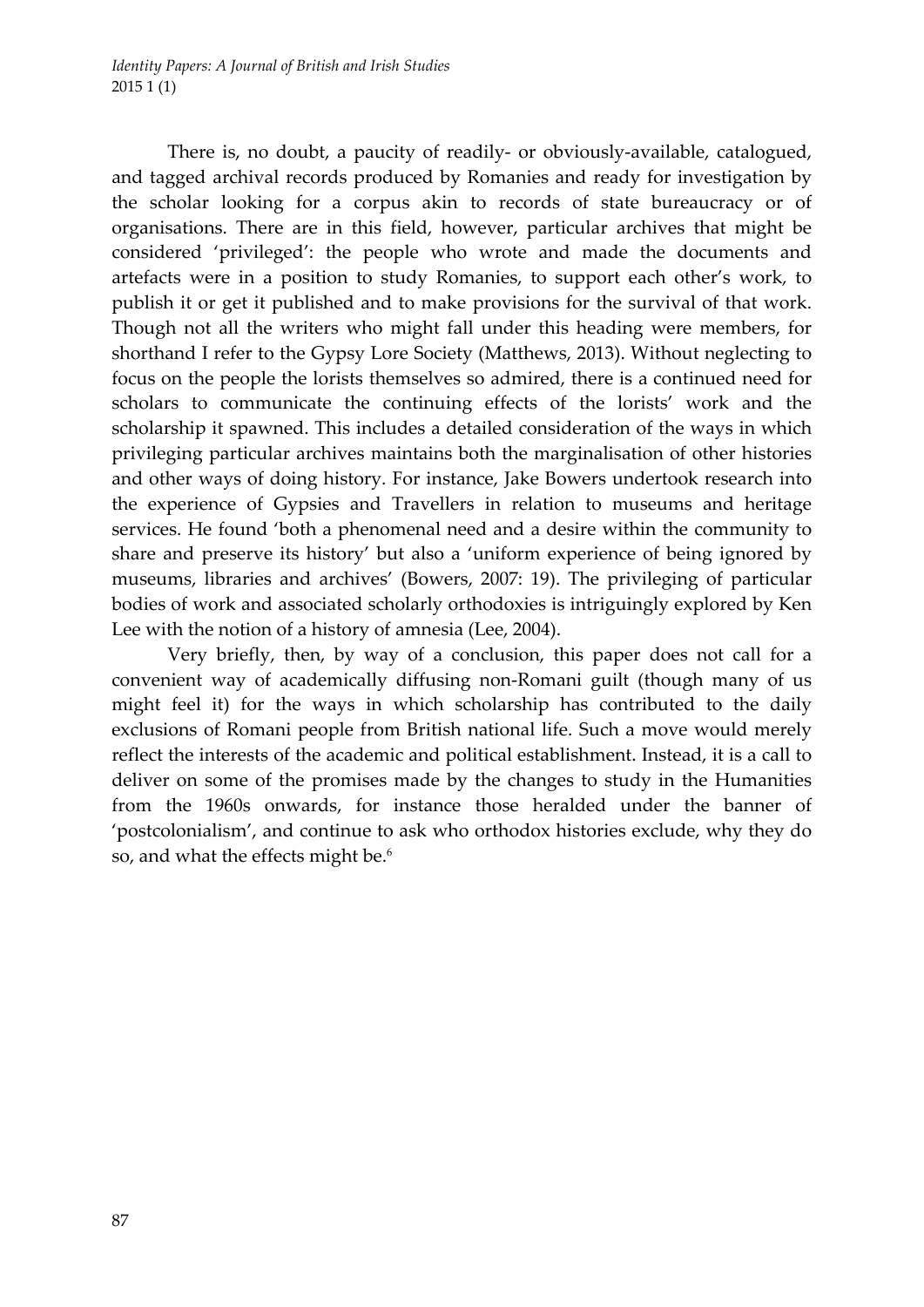### *Notes*

- 1. This article draws on an Arts and Humanities Research Council (AHRC) Connected Communities grant for a review of scholarly material in this area, in which some of these issues were explored, and on work that was part of a later AHRC Heritage Legacies project.
- 2. I have excluded Northern Ireland here because I cannot do justice to the complex relationship and differences between British Romani and Traveller and Roma identities in Ireland in this space. The histories of Irish Travellers in England, Scotland, and Wales are still under‐investigated.
- 3. When quoting directly from texts, I use the epithets in the original, such as Esquiros's 'Gypsies', while noting from the outset that some of this nomenclature is considered offensive today.
- 4. See, for instance, Rowe and Goodman (2014). Consideration of the use of titles such as theirs as emotional 'triggers' for those who identify as Romani/Gypsy is beyond the scope of this article, but an area for potential future work.
- 5. 'Authenticity' is a central and problematic issue in commentary about representations of Romani people, and an area I am currently writing about.
- 6. On the problems and possibilities of postcolonial theory in the twenty‐first century see Jackson (2014).

# *References*

Acton, T. and Mundy*,* G. (1997). *Romani culture and Gypsy identity*. Hatfield: University of Hertfordshire Press.

Acton, T. (2004). Modernity, culture and 'Gypsies': is there a meta‐scientific method for understanding the representation of 'Gypsies'? And do the Dutch really exist? In S. Tebbut and N. Saul (Eds.),*The role of the Romanies: images and counter‐images of ʹGypsiesʹ/Romanies in European cultures* (pp. 98*–*116)*.* Liverpool: Liverpool University Press.

Agarin, T. (2014). Travelling without moving? Limits of European governance for Romani inclusion. *Ethnicities*, *14*, (6), 737*–*755. doi: 10.1177/1468796814542184

Belton, B. (2005). *Gypsy and Traveller ethnicity: the social generation of an ethnic phenomenon*. Abingdon: Routledge.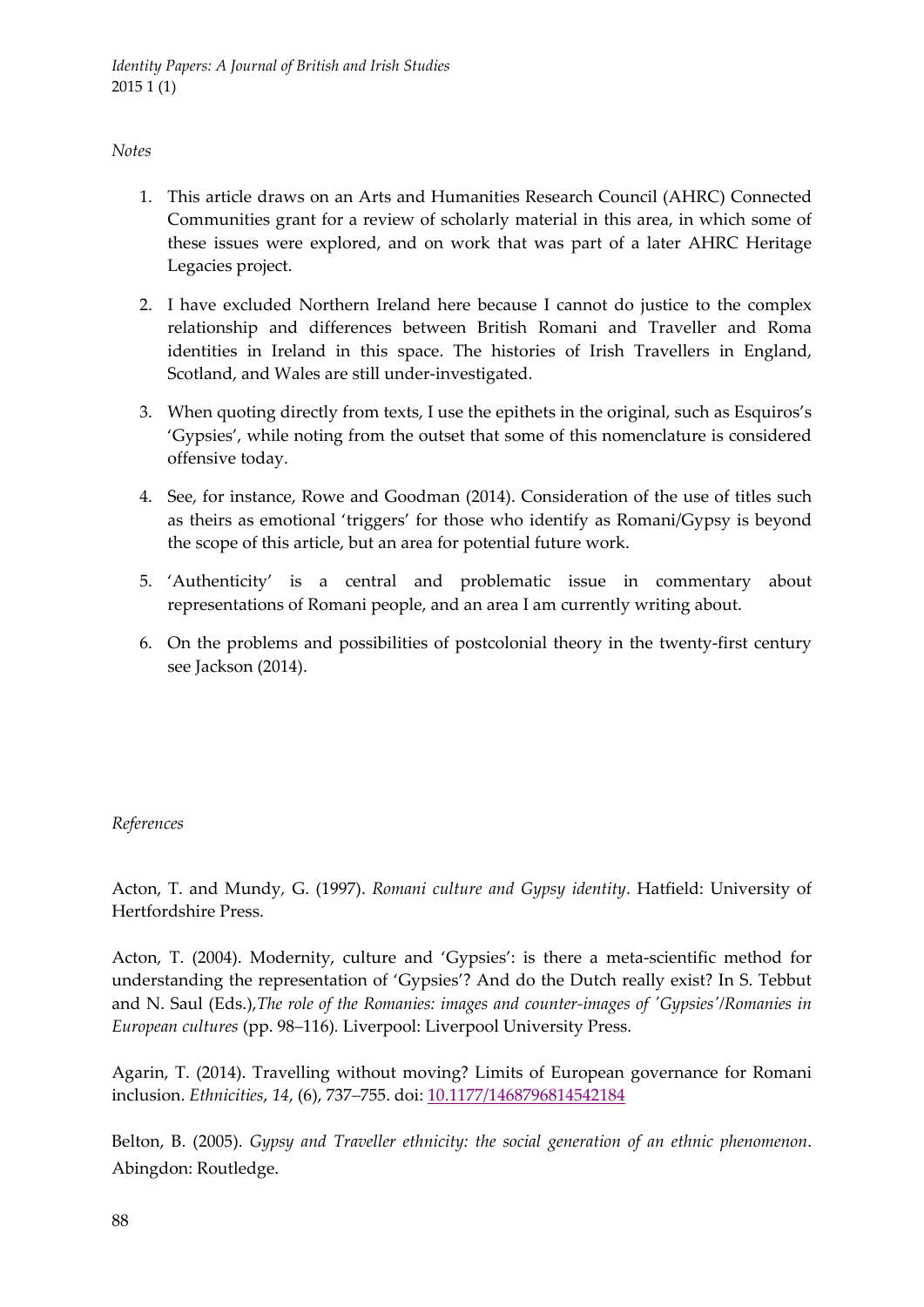Belton, B. (2010). Knowing Gypsies. In D. Le Bas and T. Acton (Eds.), *All change! Romani Studies through Romani eyes* (pp. 39–48). Hatfield: University of Hertfordshire Press.

Bowers, Jake. (2007). Gypsies and Travellers accessing their own past: the Surry Project and aspects of minority representation. In M. Hayes and T. Acton (Eds.). *Travellers, Gypsies, Roma: the demonisation of difference* (pp. 17–29). Newcastle: Cambridge Scholars.

Carter, H. (2002). *Responses to Gypsies in Britain, 1900–1939* (Unpublished PhD thesis). Northumbria University, Newcastle upon Tyne.

Chandler, K. (2011). 'Probably the most widely known gipsy for many a mile around': the life and musical activity of Thomas Boswell, aka Thomas "Gypsy" Lewis (1838–1910). *Folk Music Journal*, *10* (1), 102–122.

Charnon‐Deutsch, L. (2004). *The Spanish Gypsy: the history of a European obsession*. University Park, PA: Pennsylvania State University Press.

Esquiros, A. (1861). *The English at home*. (L. Wraxall, Trans.). London: Chapman.

Fraser, R. (2003). Mapping the mind: borders, migration and myth. *Wasafiri*, *18* (39), 47–54. doi: 10.1080/02690050308589848

Hancock, I. (2001). Downplaying the Porrajmos: The Trend to Minimize the Romani Holocaust*,* A review of Guenter Lewy, *The Nazi Persecution of the Gypsies*, Oxford University Press, 2000. *Journal of Genocide Research*, *3* (1), 120–127. doi: 10.1080/14623520120037743

Jackson, S. (2014). Risk, blackness, and postcolonial studies: an introduction. *Callaloo, 37* (1), 63*–*68.

Lee, K. (2004). Belated travelling theory, contemporary wild praxis: a Romani perspective on the practical politics of the open end. In S. Tebbut and N. Saul (Eds.),*The role of the Romanies: images and counter‐images of ʹGypsiesʹ/Romanies in European cultures* (pp. 31*–*49)*.* Liverpool: Liverpool University Press.

Matthews, J. (2013). 'Tsiganes on the brain: the 'last Gypsy' as a case of archive fever. *Immigrants and Minorities*, *31* (3), 289*–*316. doi: 10.1080/02619288.2013.781812

Mayall, D. (2004). *Gypsy identities*, *1500–2000: from Egipcyans and moon‐men to the ethnic Romany*. Abdingdon: Routledge.

Nord, D. E. (2006). *Gypsies and the British imagination, 1807–1930* (New York: Columbia University Press.